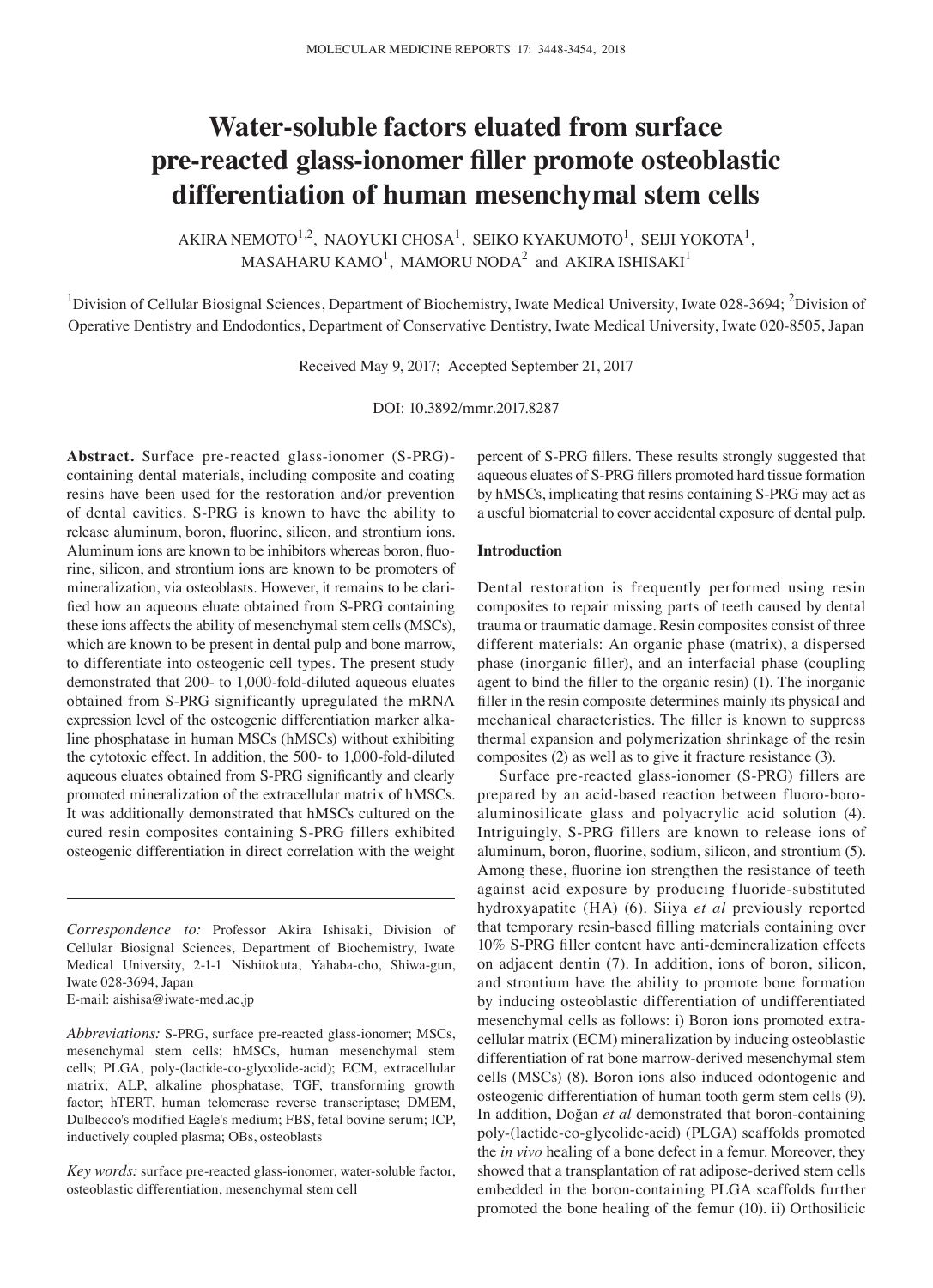acid induced osteoblastic differentiation of human osteoblast-like cells and expression of collagen type I in the cells(11). Tetraethyl orthosilicate-containing poly(ε-caprolactone) nanofiber scaffolds promoted the proliferative activity and osteoblastic differentiation of human osteogenic sarcoma cells SaOS-2 (12). In addition, Wang *et al* demonstrated that a 1:1 mixture of silica- and silicatein-containing bead-like scaffolds exhibited strong bone regenerative activity in rabbit (13). iii) Strontium-substituted HA more potently induced alkaline phosphatase (ALP) activity, osteoblast differentiation marker RUNX2 expression in rat primary osteoblasts, and ECM mineralization in the cells compared with non-substituted HA (14). Loading of strontium onto chitosan-based hydrogel scaffolds significantly improved the inducibility of stem cells derived from human exfoliated deciduous teeth to differentiate into osteoblasts (15). In addition, the substitution of calcium by strontium in a calcium zinc silicate mineral coated on the surface of a biomedical implant made of Ti clearly improved the rate of osseointegration on the surface of the implant (16). In contrast, aluminum ions are known to inhibit osteoblastic differentiation of undifferentiated mesenchymal cells and induce toxic effects on bone formation. Aluminum trichloride suppressed the differentiation of rat osteoblastic lineage cells through the inactivation of the Wnt/β-catenin signal transduction pathway (17). Aluminum trichloride also suppressed transforming growth factor (TGF)-β-induced ECM mineralization by rat osteoblasts through interruption of Smad-dependent signal pathways (18). In addition, aluminum trichloride induced the apoptosis of osteoblasts by disrupting calcium ion homeostasis and activating calmodulin-dependent kinase II-mediated signal pathway (19). Moreover, an intake of drinking water containing aluminum trichloride decreased the bone mineral density in rats (20). However, it remains to be clarified how aqueous eluates obtained from S‑PRG containing ions of aluminum, boron, silicon, and strontium can affect the ability of MSCs, which are known to be present in dental pulp and bone marrow, to proliferate and differentiate into osteogenic lineage cells.

Here, we examined how aqueous eluates obtained from S-PRG affect the viability and osteoblastic differentiation of MSCs. In addition, we evaluated the status of osteogenic differentiation of human MSCs (hMSCs) cultured on S-PRG-containing composite resins.

### **Materials and methods**

*Cell culture.* Human bone marrow-derived MSCs, UE7T-13 cells immortalized by overexpression of human papillomavirus E7, and human telomerase reverse transcriptase (hTERT) (21,22) were obtained from the Health Science Research Resources Bank (JCRB no. 1154; Japan Health Sciences Foundation). UE7T‑13 cells were maintained in Dulbecco's modified Eagle's medium (DMEM; Sigma-Aldrich; Merck KGaA, Darmstadt, Germany) supplemented with 10% fetal bovine serum (FBS) and penicillin-streptomycin (Invitrogen; Thermo Fisher Scientific, Inc., Waltham, MA, USA) at 37˚C in a humidified incubator with an atmosphere of 5%  $CO<sub>2</sub>$ .

*Preparation of aqueous eluate of S‑PRG fillers.* A total of 20 g of powdered S‑PRG fillers was thoroughly mixed with 20 ml of DMEM in a 50-ml plastic centrifuge tube using a tube rotator (rgos. Technologies, Inc., Elgin, IL, USA) at 40 rpm for 24 h at room temperature. Then, the suspension of the S-PRG fillers in DMEM was aliquoted into 2-ml centrifuge tubes, and the filler particles in the suspension were centrifuged at 10,000 x g for 15 min at 4˚C. The supernatant was sterilized by filtration using a nylon filter membrane with a pore size of  $0.22 \mu$ m (33 mm diameter; Sigma-Aldrich).

*Cell viability assay.* The cell viability was evaluated using an alamarBlue assay (AbDSerotec, Oxon, UK) according to the manufacturer's instruction. The assay includes an indicator that fluoresces and undergoes colorimetric change when reduced by mitochondrial respiration, which is proportional to the number of living cells. The cells were cultured with DMEM containing 10% alamarBlue solution to evaluate the viability of the cells, and the cells were cultured for an additional 4.5 h. The absorbance in each well was measured using a micro plate reader (Tosoh Corp., Tokyo, Japan). The data are shown as values of  $Abs_{570}$ - $Abs_{600}$ . Each experiment was repeated three times with six wells dedicated to each time point.

*RNA isolation and reverse transcription‑quantitative poly‑ merase chain reaction (RT‑qPCR).* The total RNA from UE7T-13 cells was isolated with ISOGENII reagent (Nippon Gene, Toyama, Japan) according to the manufacturer's instructions. First-strand cDNA was synthesized from total RNA using the PrimeScript RT reagent kit (Takara Bio, Inc., Otsu, Japan). PCR was subsequently performed on a Thermal Cycler Dice Real Time System (Takara Bio, Inc.) using SYBR Premix Ex Taq II (Takara-Bio) with specific oligonucleotide primers (human ALP, 5'-GGACCATTCCCACGTCTT CAC-3' (forward) and 5'-CCTTGTAGCCAGGCCCATTG-3' (reverse); human GAPDH, 5'-GCACCGTCAAGGCTGAGA AC-3' (forward) and 5'-ATGGTGGTGAAGACGCCAGT-3' (reverse)). The mRNA expression of ALP was normalized to that of GAPDH, and the relative expression levels are shown as fold increase or decrease relative to the control.

*Detection of ECM mineralized by the cells.* ECM mineralization was evaluated by Alizarin red S (A5533; Sigma-Aldrich) staining after the fixation with 4% paraformaldehyde. Then, the dye bound to the calcified nodules was extracted by 5% formic acid. The absorbance of the extracted solution was measured using a micro plate reader. The data are shown as values of  $\text{Abs}_{405}$ -Abs<sub>600</sub>. Each experiment was repeated three times with five wells dedicated to each time point.

*Elemental analysis of ions released from S‑PRG filler.*  Elemental analysis of ions (Al, B, F, Na, Si, and Sr, which were presumed to be contained in the glass core composition) released from the S‑PRG filler was performed using an inductively coupled plasma (ICP) atomic emission spectrometer (ICP-AES: ICPS-8000; Shimadzu Corporation, Kyoto, Japan) or fluoride electrode method (fluoride electron, model 9609BN; pH/ion meter, model 720A, Orion Research).

Analysis using ICP was conducted after preparing calibration curves corresponding to each element (standard solution concentrations; Si: 0, 0.5, 1, 5 ppm; Sr: 0, 5, 20, 50 ppm; B: 0, 10, 50, 100 ppm; Al: 0, 0.5, 5, 10 ppm; Na: 0, 0.5, 20, 50 ppm).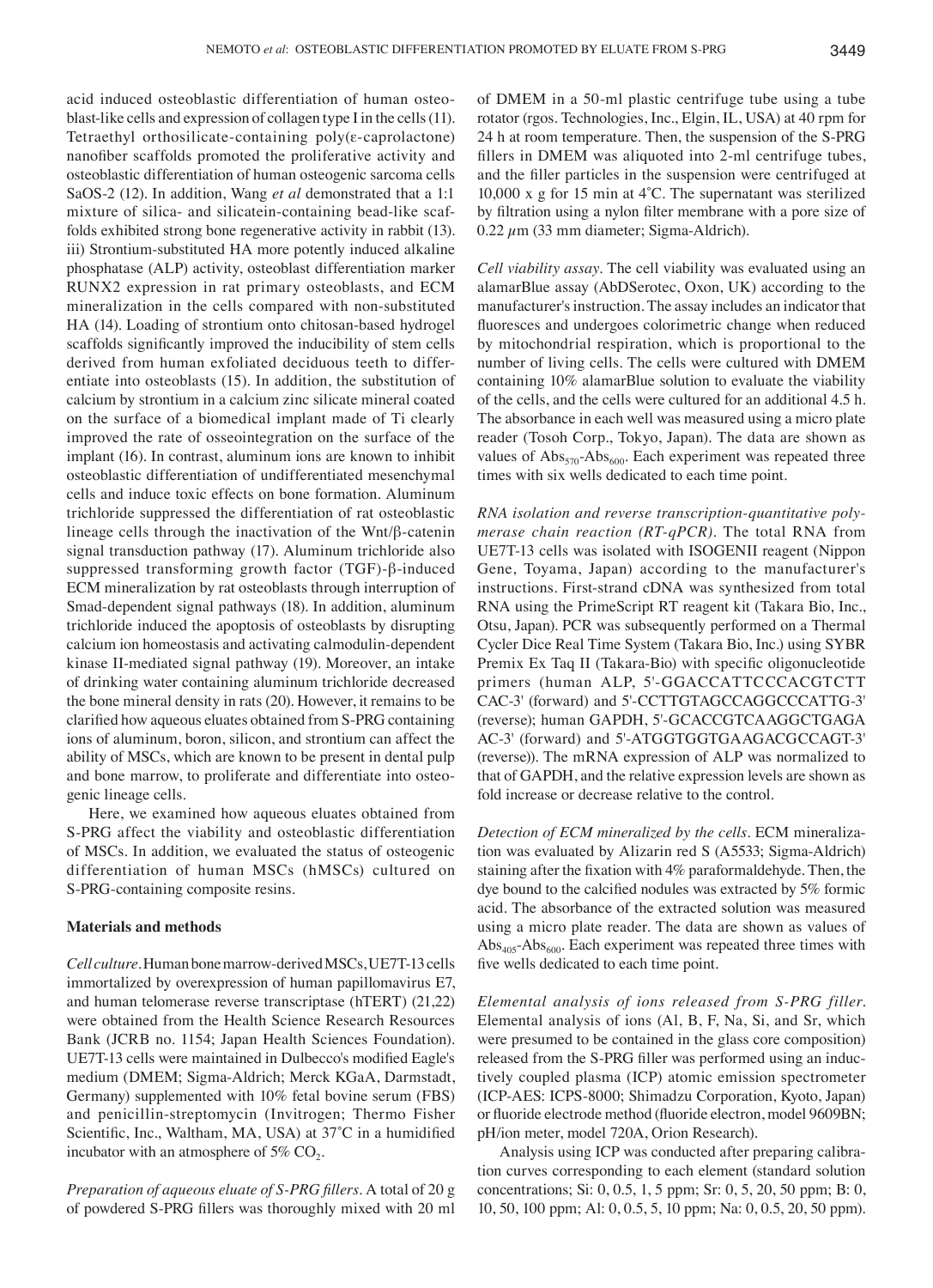

Figure 1. Eluate from S-PRG fillers showed cytotoxicity in UE7T-13 cells in direct correlation with the volume percent of the DMEM eluate. An alamarBlue assay was used to examine the viability of UE7T-13 cells. The cells were seeded into 96-well cell culture plates at a density of  $1x10<sup>4</sup>$  cells per well and cultured for 24 h in medium supplemented with 10% FBS. The medium was replaced with DMEM containing eluate from S‑PRG fillers, diluted with normal DMEM at the ratios of 1 to 1/800. Then, the diluted eluate of S-PRG fillers was supplemented with 10% FBS, and the cells were subsequently cultured for 48 h. Finally, the medium was replaced with DMEM containing 10% alamarBlue solution to evaluate the viability of the cells as described in the Materials and methods. Data represent the mean ± standard deviation (*n*=6). \*P<0.05 vs. control was considered statistically significant. S-PRG, surface pre-reacted glass-ionomer; DMEM, Dulbecco's modified Eagle's medium; FBS, fetal bovine serum.

Fluoride was analyzed using a fluoride ion electrode method after preparing calibration curves (standard solution concentrations: 0.1, 1, 5, 10 ppm). An ionic strength adjuster (TISAB III, Orion Research) was added in the proportion of 0.1 ml of ionic strength adjuster to 1 ml of test liquid.

*Preparation of the cured resin composite discs containing S‑PRG fillers at various weight percentages.* Resin composite discs with a diameter of 20 mm and a thickness of 2 mm containing S‑PRG fillers at 0, 10, 30, 50, and 70% by weight were casted into a mold made from polytetrafluoroethylene and cured. Then, the surface of the cured composite resin discs was polished with waterproof sandpaper no. 400. The cured resin composite discs were disinfected by immersion of the discs in 99.5% ethanol for 24 h. The disinfected resin discs were inserted into each well of 12-well plastic cell culture plates.

*Statistical analysis.* The data are presented as mean ± standard deviation  $(n=3, 6, or 8)$ . The data were statistically analyzed by Dunnett's multiple comparison test, and P<0.05 was considered to indicate a statistically significant difference. The results shown in all experiments are representative of at least three separate experiments.

# **Results**

*S‑PRG fillers eluate showed cytotoxicity in UE7T‑13 cells in direct correlation with the volume percent of the DMEM eluate.* The alamarBlue assay revealed that the non-, 2-, 5-, and 10-fold-diluted DMEM eluate decreased the viability of UE7T13 cells to 17.3, 62.2, 80.6, and 74.2% of the control, respectively, 48 h after its administration (Fig. 1, left graph). In contrast, the 100- to 800-fold-diluted DMEM eluate did not affect the viability of UE7T13 cells, suggesting that a cytotoxic threshold of the eluate may exist between 10- and 100-fold dilution. Therefore, we further evaluated the cytotoxic effects of the 20- to 40-fold-diluted DMEM eluate on UE7T13 cells. As shown in the graph on the right in Fig. 1, the 10‑ and 20‑fold‑diluted DMEM eluate significantly decreased



Figure 2. Eluate from S‑PRG fillers induced mRNA expression of osteoblastic markers in UE7T‑13 cells. An aqueous eluate of S‑PRG fillers was prepared as described in the Materials and Methods. UE7T-13 cells were seeded into 12-well cell culture plates at a density of  $1x10<sup>5</sup>$  cells per well and cultured for 24 h in medium supplemented with 10% FBS. The medium was replaced with DMEM containing eluate from S‑PRG fillers, diluted with normal DMEM at the ratios of 1/100 to 1/1,000. Then, the diluted eluate in each well of the cell culture plates was supplemented with 10% FBS, and the cells were subsequently cultured for 72 h. Then, the total RNA from the cells was isolated, and the relative mRNA expression of the osteoblastic marker ALP was evaluated using qRT‑PCR as described in the Materials and methods. The mRNA expression of ALP was normalized to that of GAPDH. Data represent the mean  $\pm$  standard deviation ( $n=8$ ).  $\degree$ P<0.05 vs. control was considered statistically significant. S‑PRG, surface pre‑reacted glass‑ionomer; DMEM, Dulbecco's modified Eagle's medium; FBS, fetal bovine serum.

the cell viability to 78.6 and 79.9% of the control, respectively, but the 40-fold-diluted DMEM eluate did not.

*Eluate from S‑PRG fillers induced mRNA expression of osteoblastic marker ALP in UE7T‑13 cells.* UE7T-13 cells were cultured with non-diluted DMEM or the 100- to 1,000‑fold‑diluted DMEM eluate of S‑PRG fillers supplemented with 10% FBS as described in the Materials and Methods. The 200-, 500- and 1,000-fold-diluted DMEM eluate significantly increased the expression of ALP mRNA to 157.3, 193.3, and 194.5% of the control, respectively, 72 h after administration in a dilution-dependent manner (Fig. 2).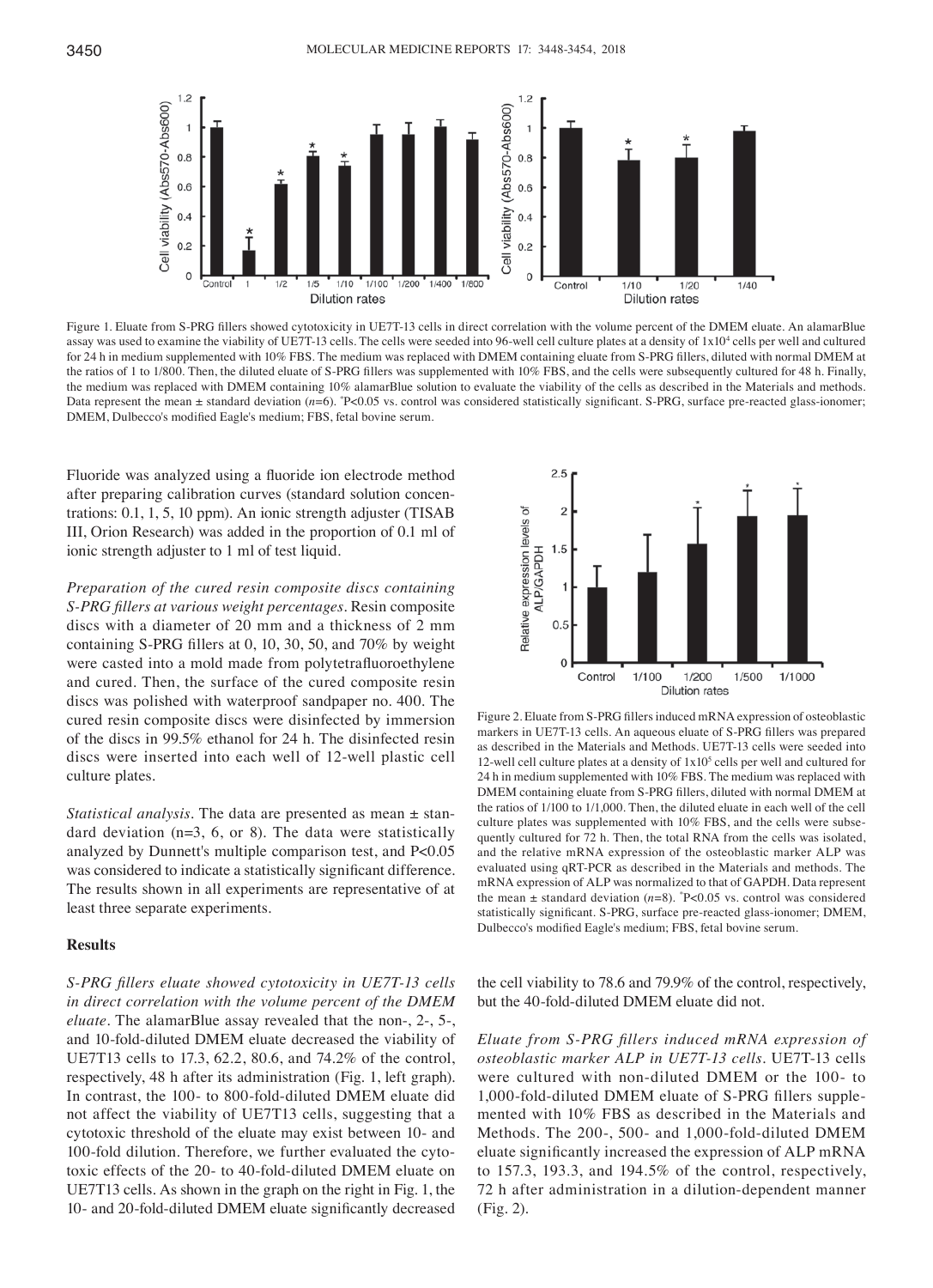

Figure 3. Eluate from S-PRG fillers promoted mineralization of ECM by UE7T-13 cells. UE7T-13 cells were seeded into 48-well cell culture plates at a density of 1x10<sup>5</sup> cells per well and cultured for 24 h in medium supplemented with 10% FBS. The medium was replaced with DMEM containing S-PRG fillers, non-diluted or diluted with normal DMEM to reach the indicated ratios. Then, the non-diluted or diluted eluate of S-PRG fillers in each well of 12-well cell culture plates was supplemented with 10% FBS, and the cells were subsequently cultured for 14 days. (A) Bone matrix mineralization was evaluated by Alizarin red S staining as described in the Materials and methods. Scale bar: 100  $\mu$ m. (B) The dye bound to the calcified nodules was extracted by 5% formic acid. The absorbance of the extracted solution was measured as described in the Materials and methods. Data represent the mean  $\pm$  standard deviation (n=3). P<0.05 vs. control was considered statistically significant. S‑PRG, surface pre‑reacted glass‑ionomer; DMEM, Dulbecco's modified Eagle's medium; FBS, fetal bovine serum.

*Eluate from S‑PRG fillers induced calcium deposition in the extracellular matrix of UE7T‑13 cells.* Alizarin red staining revealed that the 500- and 1,000-fold-diluted DMEM eluates promoted calcium deposition in the ECM of UE7T-13 cells (Fig. 3A). In addition, as shown in Fig. 3B, the 100-, and 200-fold-diluted S-PRG filler eluates did not significantly induce calcium deposition in the ECM. In contrast, the 500- and 1,000-fold-diluted DMEM eluates clearly and significantly increased the amount of calcium deposition to 273.2 and 308.9% of the control, respectively, 14 days after administration, in a dilution-dependent manner.

*Non‑diluted DMEM eluate of S‑PRG fillers contained ions of boron, silica, strontium, and fluorine, but normal DMEM did not.* As shown in Table I, elemental analysis of ions released from S‑PRG fillers revealed that non‑diluted DMEM eluate of S‑PRG fillers contained ions of boron, silica, strontium, and fluorine at concentrations of 1309.7, 7.2, 790.9, and 71.2 ppm, respectively, whereas normal DMEM did not contain these ions. Therefore, the 500- or 1,000-fold-diluted DMEM eluate contained ions of boron, silica, strontium, and fluorine at concentrations of 2.6 or 1.3 ppm, 0.014 or 0.007 ppm, 1.58

or 0.79 ppm, and 0.14 or 0.07 ppm, respectively. In addition, normal DMEM contained only 0.1 ppm of aluminum ions, whereas the non-diluted DMEM eluate contained 12.6 ppm of aluminum ions, indicating that the 500- and 1,000-fold-diluted DMEM eluate contained 0.025 and 0.013 ppm of aluminum ions, respectively. On the other hand, the concentrations of potassium and calcium ions were lower in the non-diluted DMEM eluate than in normal DMEM. The concentration of sodium ions in the non-diluted DMEM eluate was almost equivalent to that in normal DMEM.

*UE7T‑13 cells cultured on the cured resin composites containing S‑PRG fillers exhibited osteogenic differentiation in direct correlation with the weight percent of S‑PRG fillers.*  In order to examine whether resin composites containing S-PRG fillers retain an advantage in inducing osteogenic differentiation of MSCs, we evaluated the mRNA expression status of ALP in UE7T-13 cells under co-incubation with cured resin composites containing various volumes of S‑PRG fillers as indicated (Fig. 4). The cured resin composites containing S‑PRG fillers at 50 and 70% by weight significantly increased the mRNA expression of ALP to 234.6 and 405.7%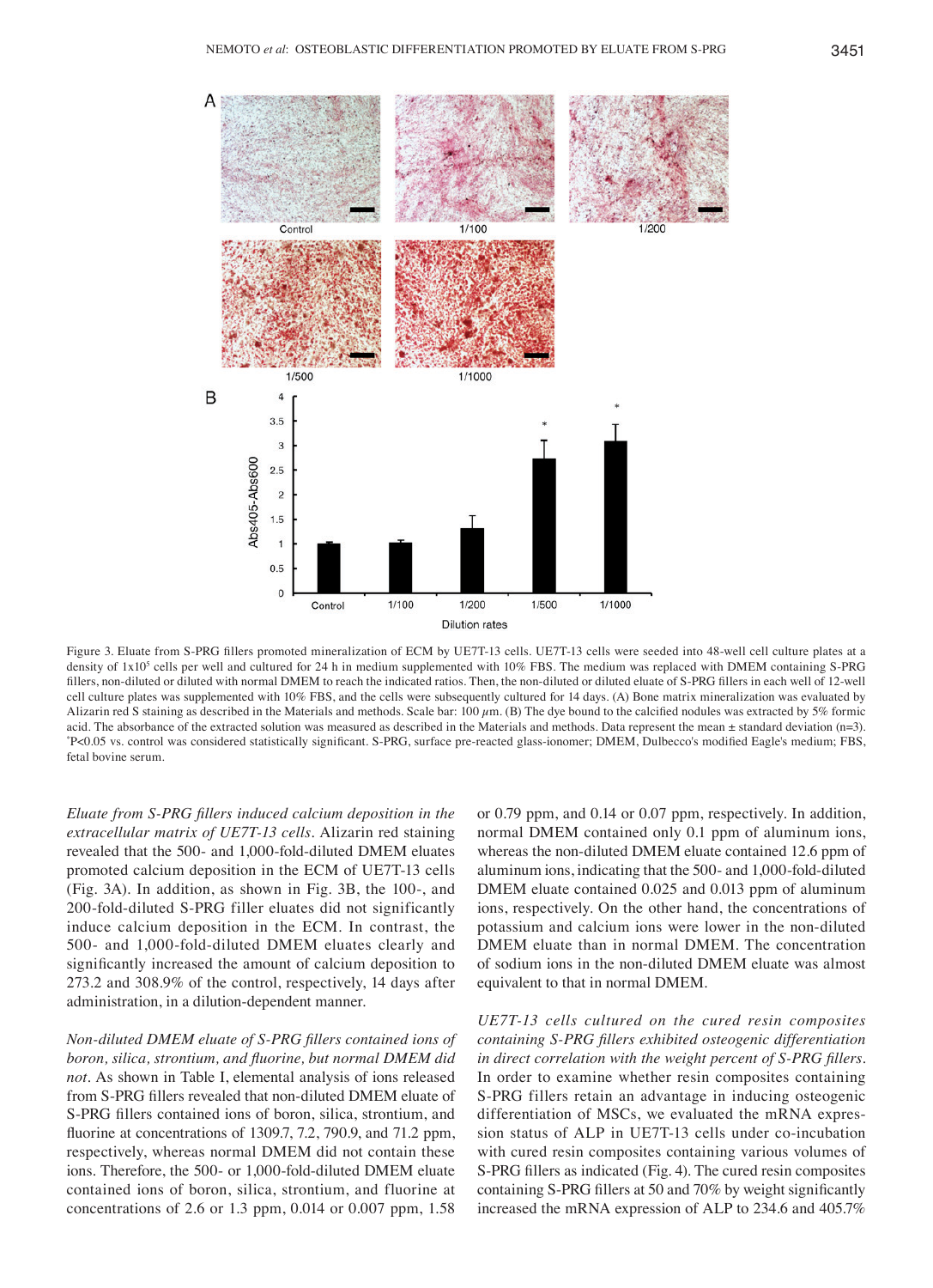| 3452 |  |
|------|--|
|      |  |

| ons         | $\mathrm{Al}^{3+}$          | $\mathbf{B}^{3+}$               | `≠<br>Z             | $Si^{2+}$     | $Ca^{2+}$     |                             | $Sr^{2+}$                 | ⋭                           |
|-------------|-----------------------------|---------------------------------|---------------------|---------------|---------------|-----------------------------|---------------------------|-----------------------------|
| Normal DMEM | $0.1 + 0$                   | $0+0$                           | $2,640.3 \pm 200.0$ | $0\pm 0$      | 75.60±0.8     | $206.0 + 6.4$               | $0\pm0$                   | $0\pm 0$                    |
| DMEM eluate | $12.6 \pm 0.3$ <sup>a</sup> | $,309.7 \pm 165.4$ <sup>a</sup> | 2,968.7±46.3        | $7.2 + 0.2^a$ | $1.8 + 0.2^a$ | $32.8 \pm 7.4$ <sup>a</sup> | $790.9 \pm 135.7^{\circ}$ | $71.2 \pm 0.8$ <sup>a</sup> |



Figure 4. Resin composites containing S‑PRG fillers significantly promoted ALP expression in UE7T-13 cells in direct correlation with the weight percent of S‑PRG fillers. The cured resin composite discs were made as described in the Materials and methods and inserted into each well of 12-well plastic cell culture plates. UE7T-13 cells were seeded on the disinfected resin discs with DMEM supplemented with  $10\%$  FBS and antibiotics at a density of  $1x10<sup>5</sup>$  cells per well and further cultured for 48 h. Then, the total RNA from the cells was isolated, and the relative mRNA expression of the osteoblastic marker ALP was evaluated using qRT‑PCR as described in the Materials and methods. The mRNA expression of ALP was normalized to that of GAPDH. Data represent the mean  $\pm$  standard deviation ( $n=8$ ).  $\degree$ P<0.05 vs. control was considered statistically significant. S‑PRG, surface pre‑reacted glass‑ionomer; DMEM, Dulbecco's modified Eagle's medium; FBS, fetal bovine serum.

of the control, respectively. These results indicated that hMSCs cultured on the cured resin composites containing S-PRG fillers exhibited osteogenic differentiation in direct correlation with the weight percent of S-PRG fillers.

# **Discussion**

Hakki *et al* reported that boric acid at 0.1-10 ng/ml induced ECM mineralization of MC3T3-E1 osteoblasts, but did not affect cell viability (23). In addition, Movahedi Najafabadi and Abnosi reported that boric acid at 6 ng/ml to 6  $\mu$ g/ml significantly induced ALP activity in primary rat bone marrow-derived MSCs cultured for 10 days after administration (8). MTT assay revealed that boric acid at  $6 \mu$ g/ml significantly decreased the viability of MSCs at 10 days after administration, whereas boric acid at 6 ng/ml did not. These results suggested that boron ions at 0.0001-6 ppm might retain the ability to induce osteogenic differentiation of pre-osteoblasts or MSCs, although high doses of boron ion (1 ppm) might show cytotoxicity against undifferentiated mesenchymal cells. The non-diluted DMEM eluate of S-PRG fillers contained 1309.7 ppm of boron ions, which was much higher than the concentrations used in the experiments for the induction of osteoblastic differentiation of undifferentiated mesenchymal cells reported by Hakki *et al* (23) and Movahedi Najafabadi and Abnosi (8) (Table I). The 500- and 1,000‑fold‑diluted DMEM eluates of S‑PRG fillers, which did not exhibited cytotoxicity against UE7T-13 cells (Fig. 1) but clearly induced osteoblastic differentiation of the cells (Figs. 2 and 3), contained 1.3 and 2.6 ppm of boron ions. These concentrations of boron (1.3 and 2.6 ppm) were within the osteoinducible concentration range (0.0001-6 ppm) of boron ions reported by Hakki *et al* (23), and Movahedi Najafabadi and Abnosi (8), suggesting that boron ions in the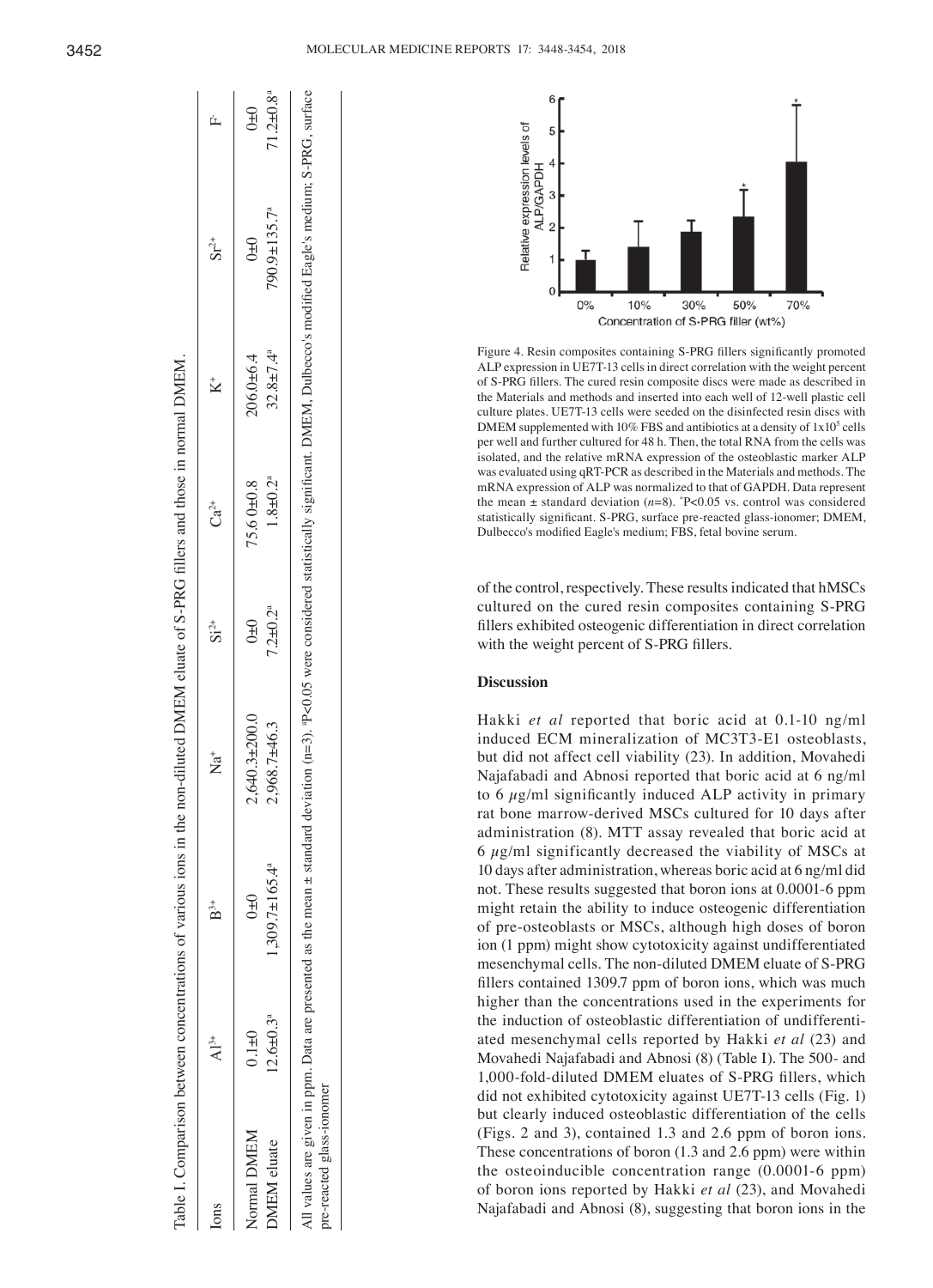500‑ and 1,000‑fold‑diluted DMEM eluates of S‑PRG fillers possibly promoted osteoblastic differentiation of UE7T-13 cells.

Zou *et al* demonstrated that silicate ions  $(30 \mu M)$  did not affect the differentiation status of human osteoblast-like cells, but upregulated the proliferative activity of these cells (24). In addition, Varanasi *et al* previously demonstrated that silicate ions (400  $\mu$ M, i.e., approximately 11.2  $\mu$ g/ml) clearly induced osteoblastic differentiation of pre-osteoblast MC3T3-E1, but did not affect the proliferative activity of these cells (25). The non-diluted DMEM eluate of S-PRG fillers contained 7.2 ppm of silicate ions, which is equal to 7.2  $\mu$ g/ml (Table I). Therefore, the 500- or 1,000-fold-diluted DMEM eluate of S‑PRG fillers contained 7.2 or 14.4 ng/ml of silicate ions, respectively. However, these concentrations of silicate ions (7.2 or 14.4 ng/ml) were much lower than the osteoinducible concentration of silicate ions  $(11.2 \mu g/ml)$ reported by Varanasi *et al* (25), suggesting that silicate ions in the 500- or 1,000-fold-diluted DMEM eluate of S‑PRG fillers did not promote osteoblastic differentiation of UE7T-13 cells.

Bao *et al* demonstrated that strontium (12.5  $\mu$ M, i.e., approximately 1.1  $\mu$ g/ml) did not affect the proliferative activity of the murine cementoblast cell line OCCM-30, but significantly promoted the expressions of osteogenic genes in these cells (26). In addition, high concentrations of strontium (25 to 200  $\mu$ M, i.e., approximately 2.2 to 17.6  $\mu$ g/ml) significantly decreased the viability of OCCM‑30 cells in a dose-dependent manner. The non-diluted DMEM eluate of S-PRG fillers contained 790.9 ppm of strontium ions, which is equal to 790.9  $\mu$ g/ml (Table I). Therefore, the 500- or 1,000‑fold‑diluted DMEM eluate of S‑PRG fillers contained 0.79 or 1.6  $\mu$ g/ml strontium ions, respectively. These concentrations of strontium ions (0.79 or 1.6  $\mu$ g/ml) were almost equal to the osteoinducible concentration of strontium ions reported by Bao *et al* (26), suggesting that strontium ions in the 500- or 1,000-fold-diluted DMEM eluate of S-PRG fillers possibly promoted osteoblastic differentiation of UE7T-13 cells.

Nakade *et al* demonstrated that sodium fluoride (50 to 100  $\mu$ M, i.e., approximately 2.1 to 4.2  $\mu$ g/ml), which could release 1.0 or 1.9  $\mu$ g/ml fluoride ions, significantly promoted osteogenic differentiation of human dental pulp cells and also promoted the proliferative activity of these cells (27). The non-diluted DMEM eluate of S-PRG fillers contained 71.2 ppm (71.2  $\mu$ g/ml) of fluoride ions. Therefore, the 500- or 1,000‑fold‑diluted DMEM eluate of S‑PRG fillers possibly contained 0.07 or 0.14  $\mu$ g/ml fluoride ions, respectively. These concentrations of fluoride ions (0.07 or 0.14  $\mu$ g/ml) were lower than the osteoinducible concentration of fluoride ions (1.0 to 1.9 µg/ml) reported by Nakade *et al* (27), suggesting that fluoride ions in the 500- or 1,000-fold-diluted DMEM eluate of S‑PRG fillers did not promote osteoblastic differentiation of UE7T-13 cells.

Sun *et al* demonstrated that aluminum ions at 10 to 40  $\mu$ g/ml, which are equal to 10 to 40 ppm, significantly decreased the expression of osteogenic genes in cultured primary rat osteoblasts (OBs) and suppressed ECM mineralization by these cells in a dose-dependent manner (18). In addition, Zhu *et al* revealed that 0.0252 to 0.252 mg/ml AlCl<sub>3</sub>·6H<sub>2</sub>O, which possibly released 2.8 to 28.4 ppm of aluminum ions, significantly decreased the viability of cultured primary rat OBs and suppressed the expression of osteogenic marker genes in these cells (28). As shown in Table I, the non-diluted DMEM eluate of S-PRG fillers contained 12.6 ppm of aluminum ions. Therefore, the 500‑ or 1,000‑fold‑diluted DMEM eluate of S‑PRG fillers contained 0.013 to 0.025 ppm of aluminum ions. These concentrations of aluminum ions (0.013 to 0.025 ppm) were much lower than the anti-osteogenic concentrations of aluminum ions (2.8 to 40 ppm) reported by Sun *et al* (18) and Zhu *et al* (28), suggesting that aluminum ions in the 500- or 1,000‑fold‑diluted DMEM eluate of S‑PRG fillers did not affect osteoblastic differentiation of UE7T-13 cells.

We also found that ALP mRNA expression in the hMSCs cultured in the diluted DMEM eluate of S‑PRG filler decreased at the 2,000-, to 8,000-fold-dilution range of the S-PRG eluate in comparison with ALP mRNA expression in the hMSCs cultured in the 1,000-fold diluted eluate in a dilution rate-dependent manner (data not shown). On the other hand, hMSCs cultured on the cured resin composites containing S‑PRG fillers exhibited osteogenic differentiation in direct correlation with the weight percent of S‑PRG fillers (Fig. 4). It was plausible that amount of released ions from the cured resin composites containing S‑PRG fillers might directly correlate with the weight percent of S-PRG fillers. Therefore, concentrations of osteoinducible ions eluated from the cured resin composite containing S‑PRG filler at 50 to 70% by weight in Fig. 4 might be comparable with concentrations of osteoinducible ions in the 200-, to 1,000-fold-diluted DMEM eluate of S-PRG fillers, respectively. In addition, we are investigating the most suitable weight percentage of S‑PRG fillers in the cured resin composites for the release of humoral osteogenic factors, including osteoinducible ions for the regeneration of hard tissue by hMSCs without exhibiting cytotoxicity against these cells *in vitro* and *in vivo*.

Calcium hydroxide is often used for endodontic treatments involving dental pulp capping, and known to induce calcification of extracellular matrix between dental pulp cells involving MSC-like cells (29). Here, we would like to suggest that resin composite containing S‑PRG fillers could have a possibility for a new dental biomaterial for covering dental pulp instead of medicine which consist mainly of calcium hydroxide. On the other hand, MSCs are known to be present in the bone marrow (30). In some cases of comminuted fracture of long bone, it is very difficult to surgically reposition all the broken bone fragments and fully cover the exposed bone marrow tissue. In such cases, resin composite containing S‑PRG fillers could have a possibility for a new medical biomaterial for covering bone marrow.

#### **Acknowledgements**

The present study was supported in part by JSPS KAKENHI grant nos. 26670852 and 16H05534 to A.I., nos. 25463053 and 16K11654 to N.C., no. 26462823 to S.K., no. 15K20606 to H.K., no. 22592076 to M.K., and a Grant-in-Aid for Strategic Medical Science Research Centre from the Ministry of Education, Culture, Sports, Science and Technology of Japan, 2010-2014.